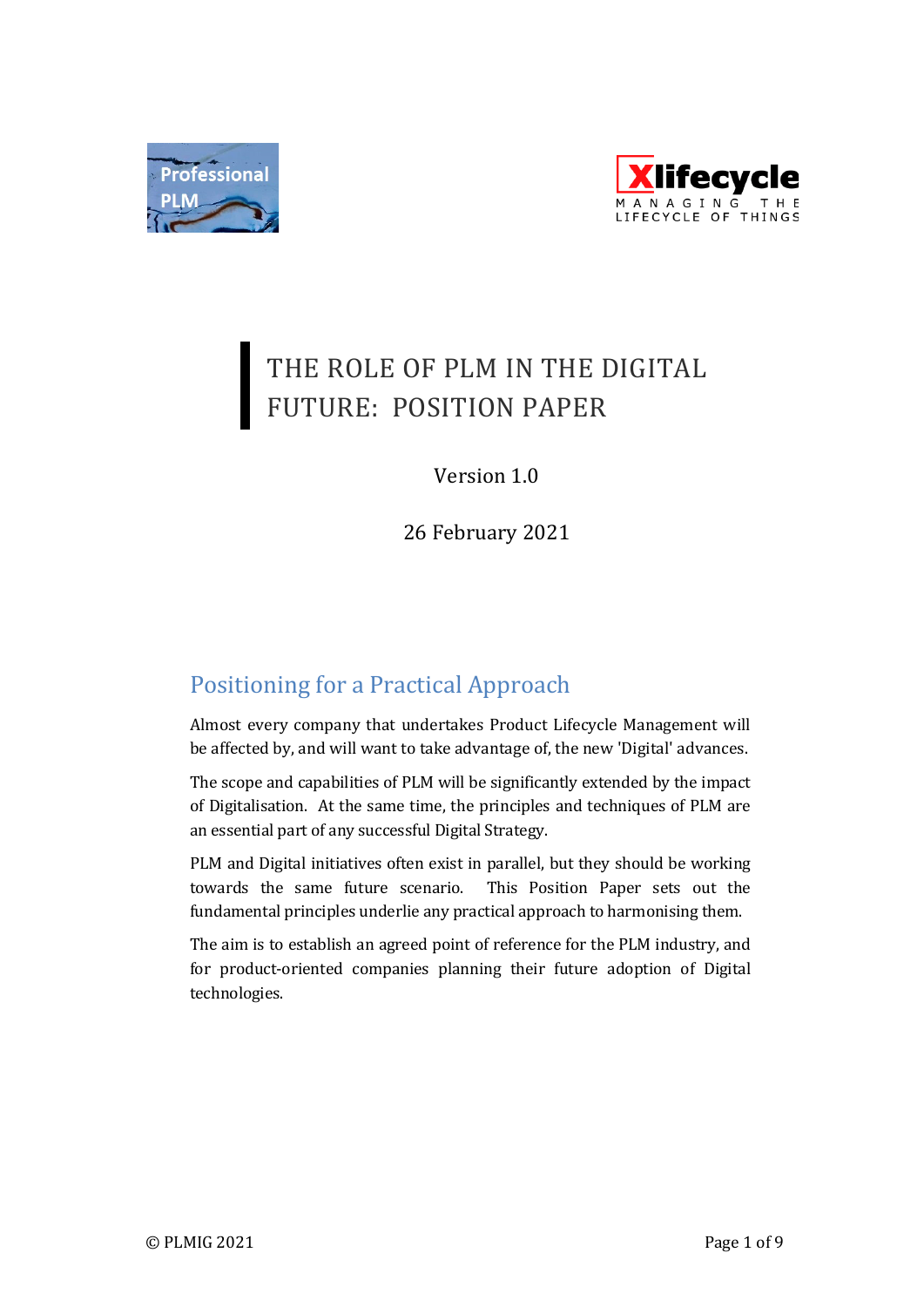# **TABLE OF CONTENTS**

|                | 2.1 |  |
|----------------|-----|--|
|                | 2.2 |  |
|                | 2.3 |  |
| $\overline{3}$ |     |  |
|                | 3.1 |  |
|                | 3.2 |  |
|                | 3.3 |  |
|                | 3.4 |  |
|                | 3.5 |  |
|                | 3.6 |  |
|                | 3.7 |  |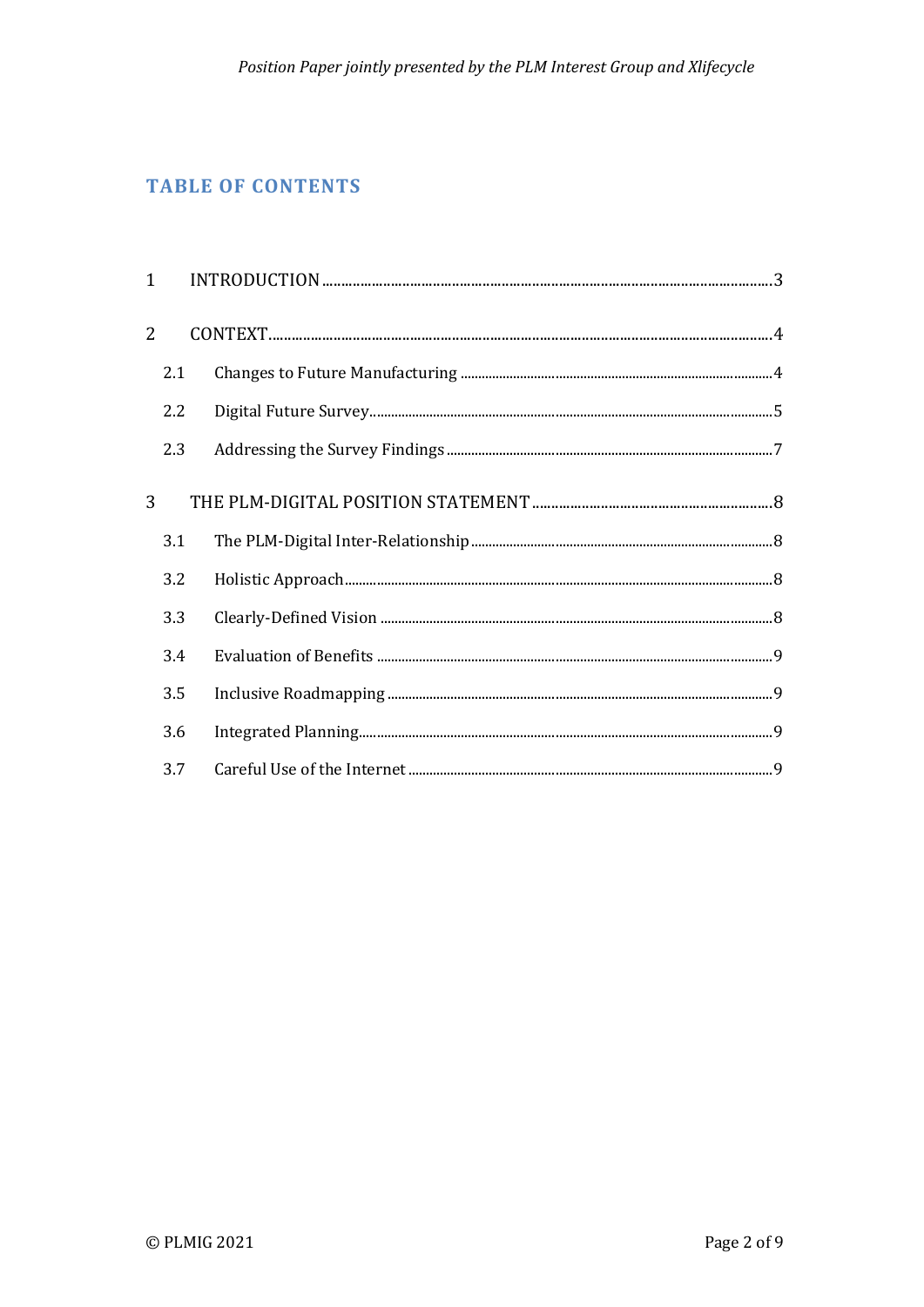# **1 INTRODUCTION**

Within many organisations, PLM and Digital initiatives are separate entities, and their inter-relationship is confused - despite the fact that the two must come together somehow in any strategy for the future.

This lack of clarity is a problem for PLM professionals (who need to equip themselves with the skill set for  $5$  and  $10$  years' time); and for Digital practitioners, who risk implementation failures if PLM principles are not understood.

The Professional PLM Initiative and Xlifecycle started the process of clarifying this area by publishing a joint White Paper on the subject in May 2020. This was followed by a detailed Industry Survey that ran in 12 countries in June.

The Survey generated extensive results, and the analysis has been used to create this Position Paper.

This Paper sets out a practical approach to aligning the role of Product Lifecycle Management (PLM) in the evolving Digital landscape, and for embedding PLM in any future Digital environment.

This Version 1.0 Position Paper is offered as the basis for an industry-wide discussion. Feedback is welcome from all PLM practitioners and leaders, in any role and from any part of the industry, via positionpaper@plmig.com.

PLM Interest Group Xlifecycle

www.plmig.com www.xlifecycle.com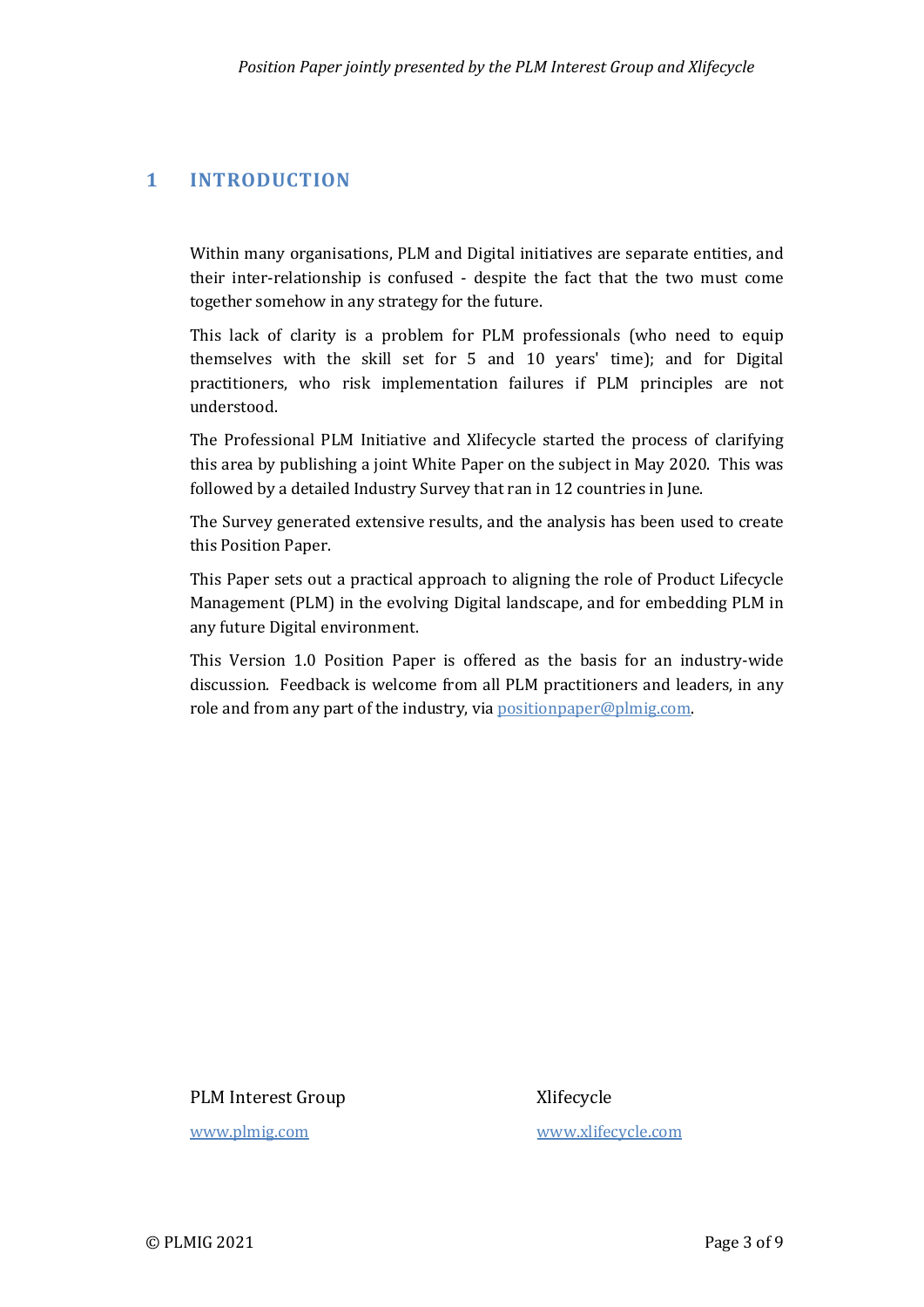# **2 CONTEXT**

#### **2.1 Changes to Future Manufacturing**

The new wave of Digital technology means that the manufacturing environment in the medium and long term will be significantly different to that of the past decade. 

Connectivity will increase data continuity from top floor to shop floor, joining the dots along the 'Digital Thread'. The scope, usage and target audiences for data and information will expand, aiding cohesion and possibly opening up new business opportunities. Platform integration (PLM-ERP, MES-MOM) will become important, and at the same time, architectures will become more flexible and platform diversity may increase.

This can have the effect of broadening the internal and external value chains, but it will also place more emphasis on data integrity, data quality, data cleansing and management of master data. Current capabilities will not be sufficient. Legacy data and platforms will be even more of an obstacle than they are now. More information will be "inside the machine", and new skills will be needed to manage this.

The 'Digital Twin' concept will crystallise into a range of constructs that suit each different industry; driving detailed technical integration in some (such as discrete products), and more light-touch integration in others (process, or raw materials). Once again, this will create new opportunities for product design and production: but will place new demands on quality, accuracy, and skill sets.

Senior management will become more aware of, and involved with, the operational effectiveness of the company through the drive to 'be competitive' and because of features such as enhanced dashboarding. This will be reinforced by business integration across enterprise functions along all parts of the lifecycle, resulting in increased responsiveness across divisions and geographies.

All of the above expands the current environment in terms of scope and power. The transformation, if it is achieved, will come from adoption of developments such as Industrie 4.0 and the Smart Factory, which are beyond the capabilities of current PLM (and of current manufacturing structures), and which are likely to require a wholesale reset of mindset and application.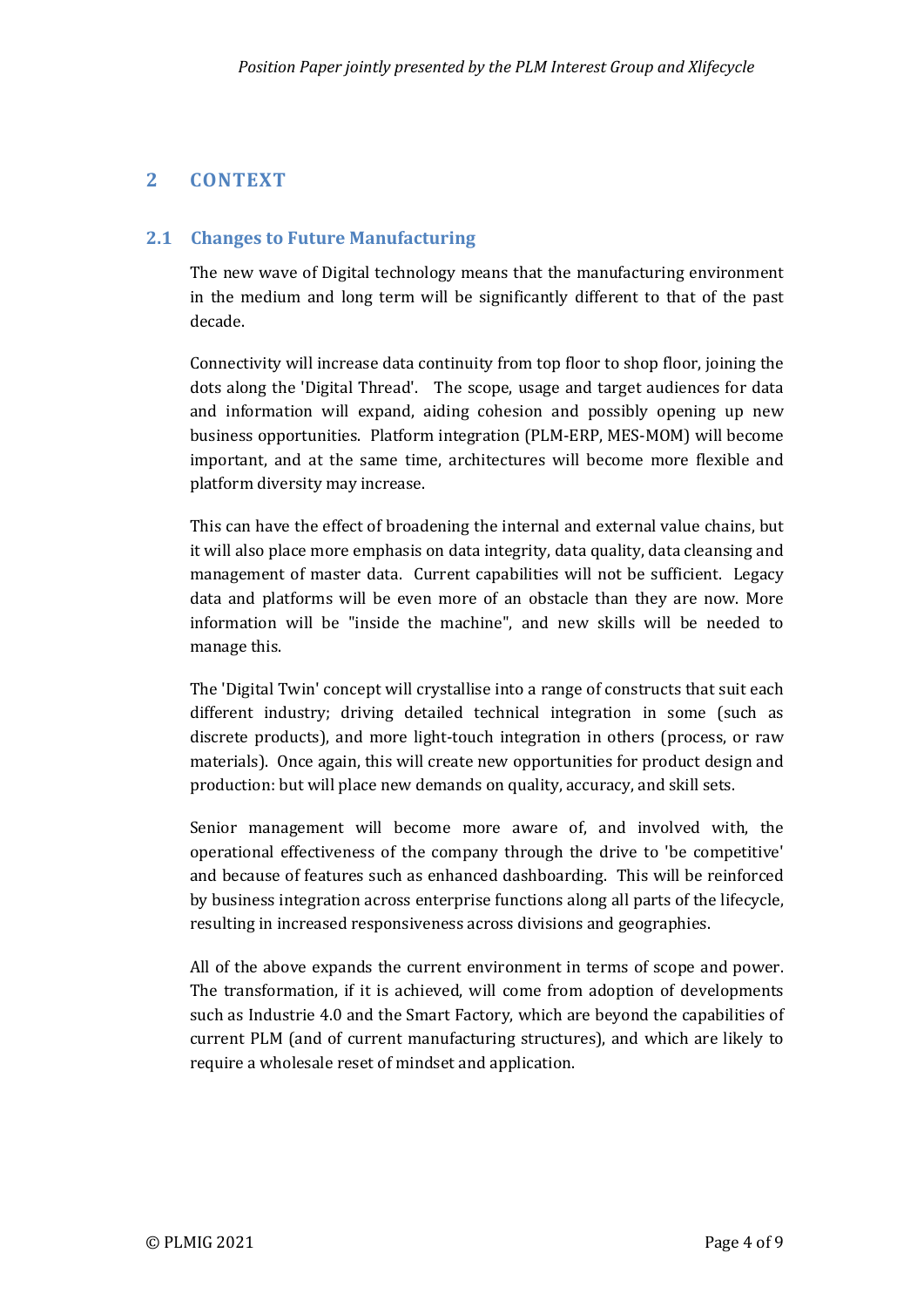### **2.2 Digital Future Survey**

An Industry Survey was carried out in June 2020 into the *Role of PLM* in the *Digital Future*. The Survey involved respondents from 12 countries, producing 6 pages of detailed results. This Section reproduces some of the findings, which indicated significant confusion amongst PLM practitioners about how the two disciplines relate to each other. This is why the Position Statement in Section 3 is needed.

#### 2.2.1 Relationship Between PLM and Digital

Respondents were sure that PLM and the Digital Wave will come together in the future. The scope of PLM will need to expand, become more digital to cope with new developments - and conversely, PLM itself causes some digital integration. This bottom-up convergence can be accelerated as the two disciplines share concepts and ideas.

#### 2.2.2 Vision

Most respondents saw no clear Vision for either PLM or Digital in their companies, but felt that this could be seen as a management failure. Drivers that should bring the two views together could include data integration; supply chain integration; vendor software development; cloud computing; advances such as AI and machine learning; and the influence of business managers looking to keep pace with competitors.

#### 2.2.3 Digital Twin and Digital Thread

Respondents generally viewed Digital Twins as a synonym or overlapping with PLM scope, with focus on the model-based definition of the product across its lifecycle. Several suggested that Digital Twins can help executive management understand PLM and break organisational silos. By reaching out to wider enterprise platforms such as ALM (Asset Lifecycle Management) and MES they contribute to the extension of the traditional scope of PLM. Like PLM, Digital Twins help plan and design better products, hence bring more intelligence to the product lifecycle.

It was a similar story with the Digital Thread, though there was much less consensus about what the term actually means. Overall, the terms is often used in a fairly broad and vague sense, pretty much as a synonym of 'data continuity'.

When considered accurately, the Digital Thread contributes to data connectivity, traceability and continuity across the enterprise. As such it reaches above and beyond PLM as a discipline and offers the opportunity to integrate PLM building blocks with other enterprise functions and platforms.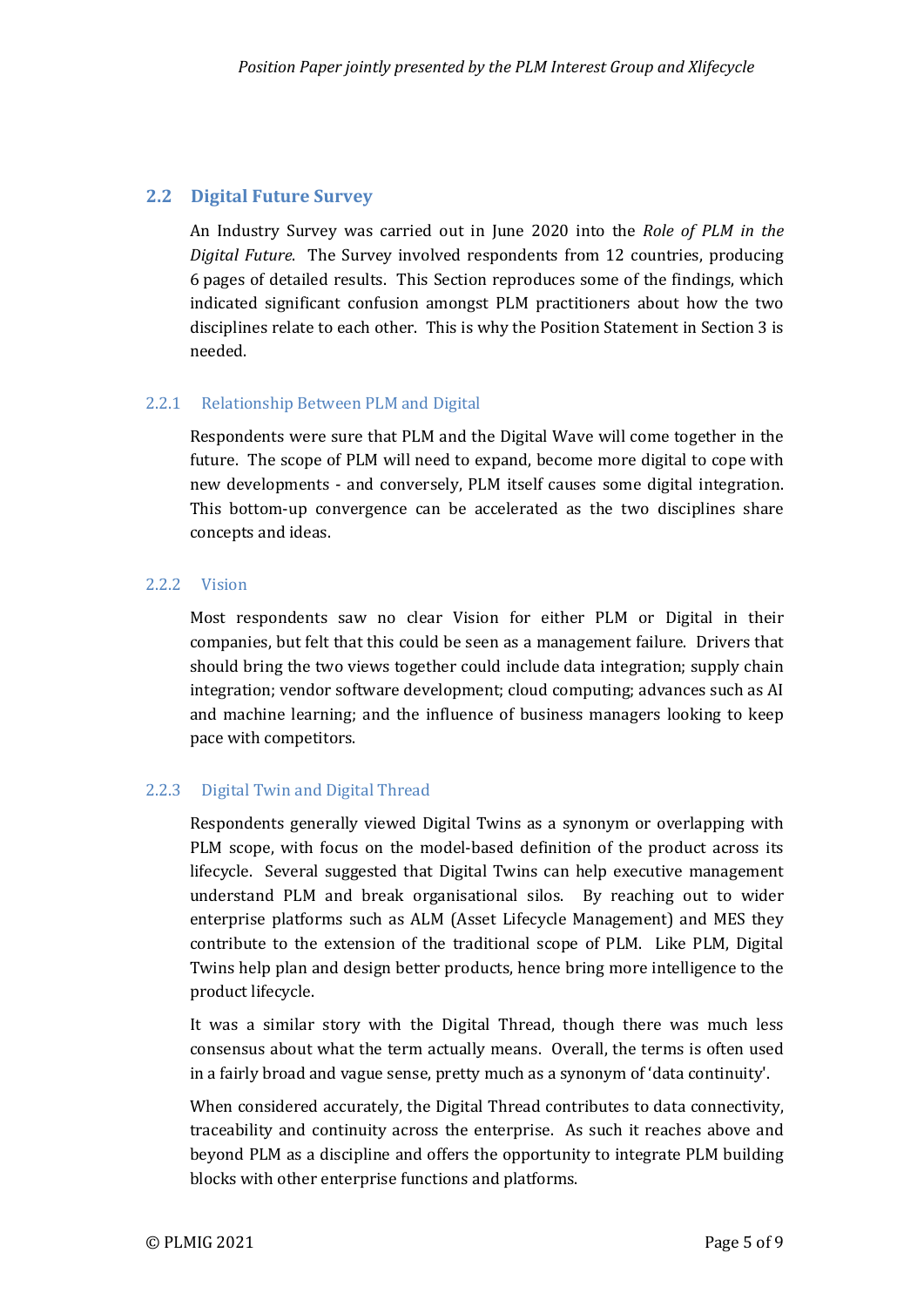#### 2.2.4 Future Convergence

On the one hand, PLM should and must evolve from its current limitations in order to support and be part of the new Digital developments: but on the other hand, a significant number of respondents believed that PLM is already there, and covers everything that Digital needs.

Traditional PLM limits the speed of innovation, and must evolve to support IoT. Obstacles to PLM are now even more damaging because they impede Digital progress. PLM needs to break down silos before it can support Industry 4.0.

Good data is still critical for both PLM and Digital, and comprehensive data management and a digital backbone can provide the integration mechanism.

The ideas seem to offer a natural path to progression. Removing silos and other barriers from PLM is in line with the Digital 'connect everything' philosophy; and the suggestion of leveraging data, and data management, as a convergence mechanism will make use of one of the strong points shared by both disciplines.

#### 2.2.5 In Summary

The overwhelming picture is that we are starting from a point of confusion. People are keen to explore the subject, but talk about it in different ways. There is no clear or consistent view of what the relationship between PLM and Digital should be, and no clear Vision for either.

PLM is not well understood, and is difficult to explain. At the moment Digital wave is still in hype mode and because of its wide scope it makes it very difficult for the enterprises to really understand the whole digital business beyond the marketing jargon. As yet, no-one has devised any agreed definitions or standards in this area.

The gaps that continue to delay Digital, such as legacy platforms and ECAD/MCAD/BOM/Compliance functionality, are generally the same as those that delay PLM, so there is a business driver for an integrated approach.

These findings from the Survey are viewed entirely from the PLM perspective  $-$  it is unlikely that many purely 'Digital' practitioners will know what PLM is, let alone how to blend with it or leverage it. It seems, therefore, that any advance in this area has to come from the PLM side. Wider dissemination and discussion may serve to highlight the important role of PLM amongst the Digital hype.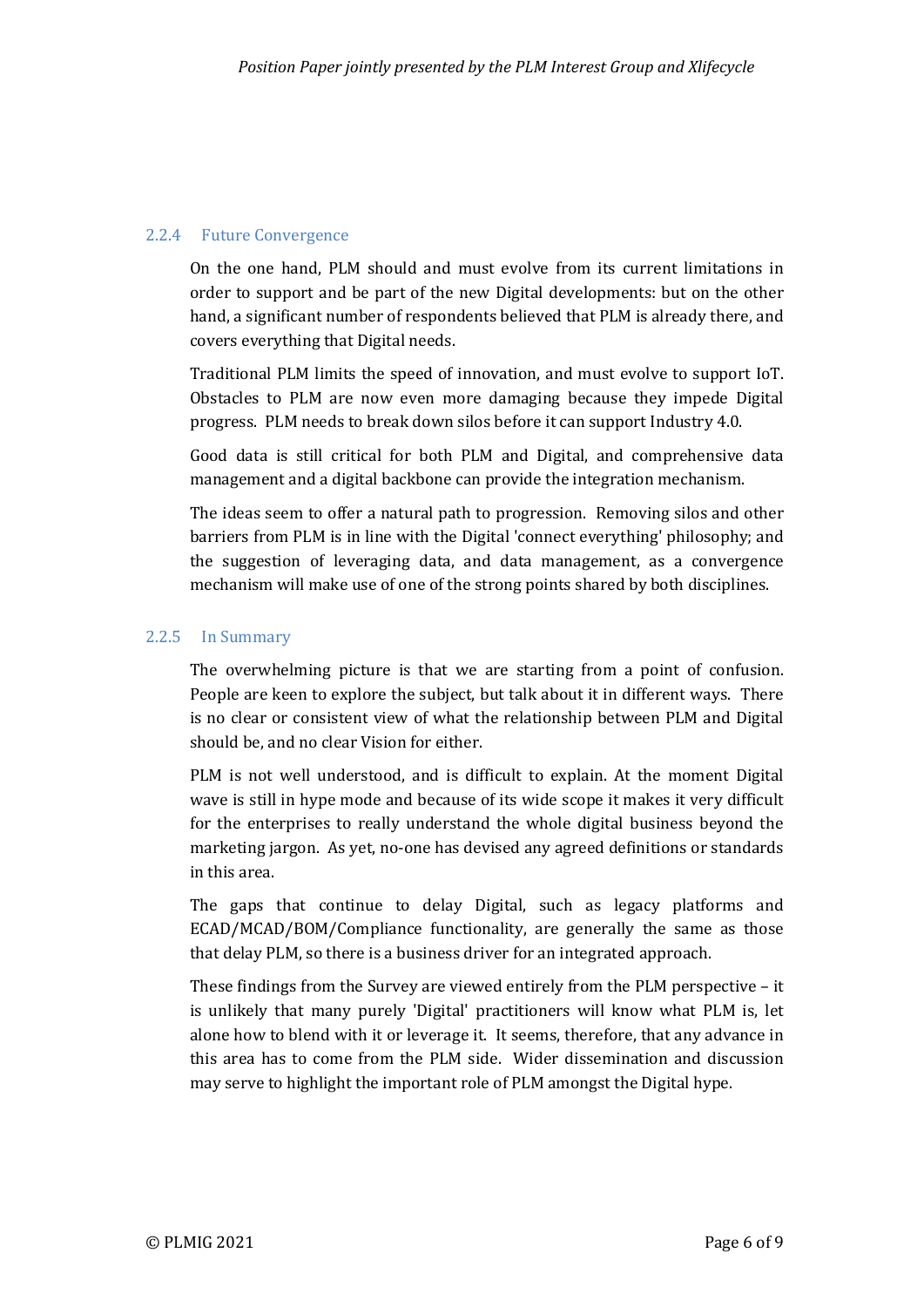## **2.3 Addressing the Survey Findings**

Given the confused picture, and the obvious inter-dependencies between PLM and Digital, there is a need for clarity.

If the enormous potential of the new approaches is to be fully realised, then businesses need a clear picture of where they are now, and a clear Vision of where they should be in 5 and 10 years' time.

The PLM-Digital Position Statement in Section 3 provides the starting point for this. 

It can be shared by PLM practitioners and Digital proponents, at Board and at operational level, to agree the current scenario and to discuss what may be possible in the future.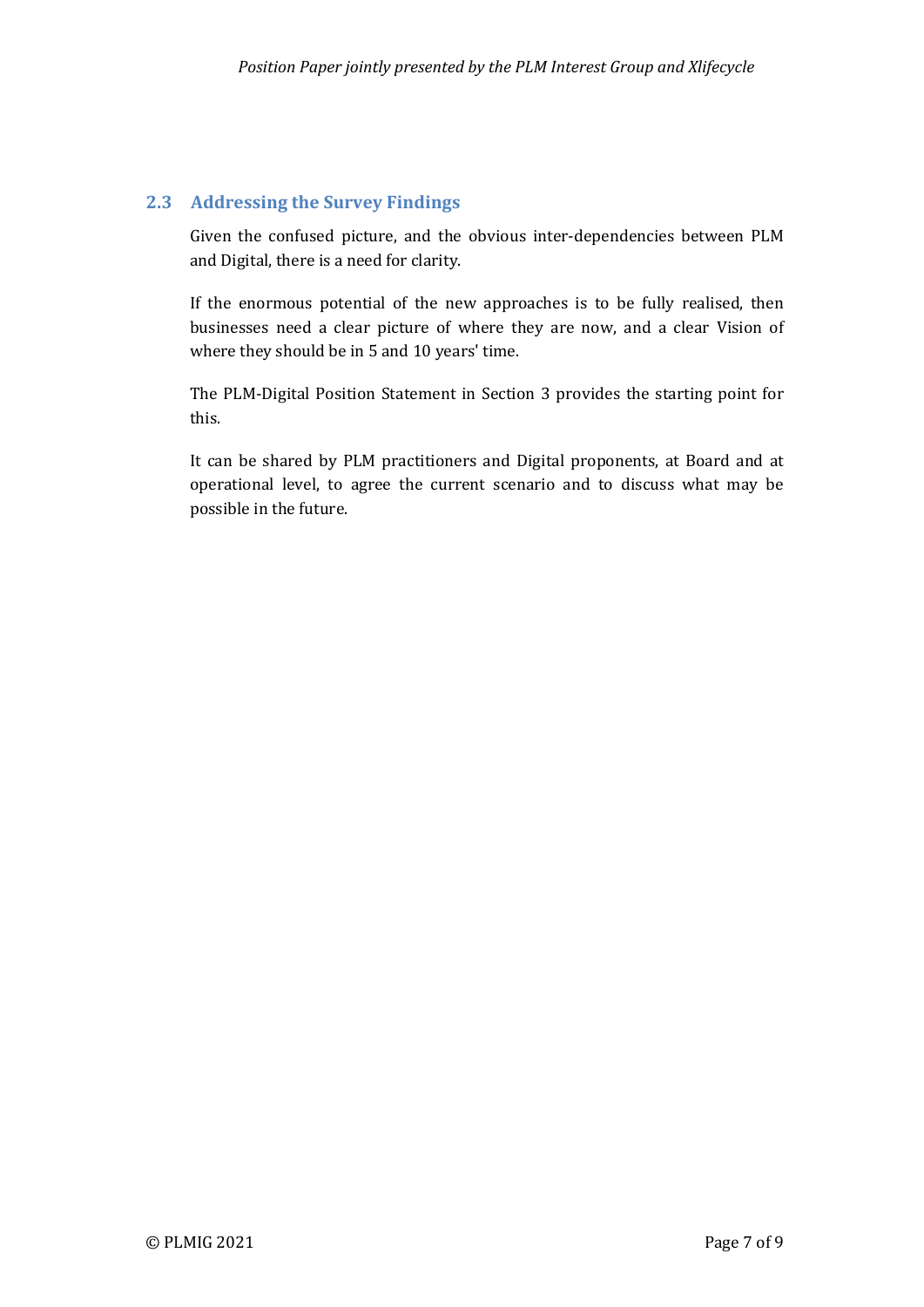# **3 THE PLM-DIGITAL POSITION STATEMENT**

## **3.1 The PLM-Digital Inter-Relationship**

Any sound roadmap for integrating PLM with the new Digital Future should be based on the following premise:-

For over 2 decades, PLM has been integrating and digitising the world of product *development, building up a wealth of technical capability and business expertise.* 

The recent advent of technologies within the 'Digital Wave' offers new opportunities to advance the reach and effectiveness of PLM; and also offers brand new areas of *opportunity that should be exploited in their own right.* 

The relationship between PLM and Digital should be symbiotic and harmonised. *Considering this holistic landscape, PLM knowledge and techniques provide a sound* and proven structure for "connect everything" integration that the Digital discipline has yet to learn; and Digital capabilities offer a path to extend PLM beyond its *current boundaries.*

For any product-oriented company, the most effective strategy for the future will be *based* on a genuinely integrated approach to PLM and Digital development.

#### **3.2 Holistic Approach**

To be successful, therefore, a company's Digital Strategy must incorporate the best elements of PLM capability and Digital potential. PLM and Digital specialists should work together to envisage the future solution.

#### **3.3 Clearly-Defined Vision**

The impact of Digital advances on every company will be different, and subject to a wide range of factors that are specific to the product set, market position, operations, and value chains.

Every company will therefore need to evaluate and define exactly what its 5-year and 10-year scenarios may be, and refine these into a Vision of what will actually happen.